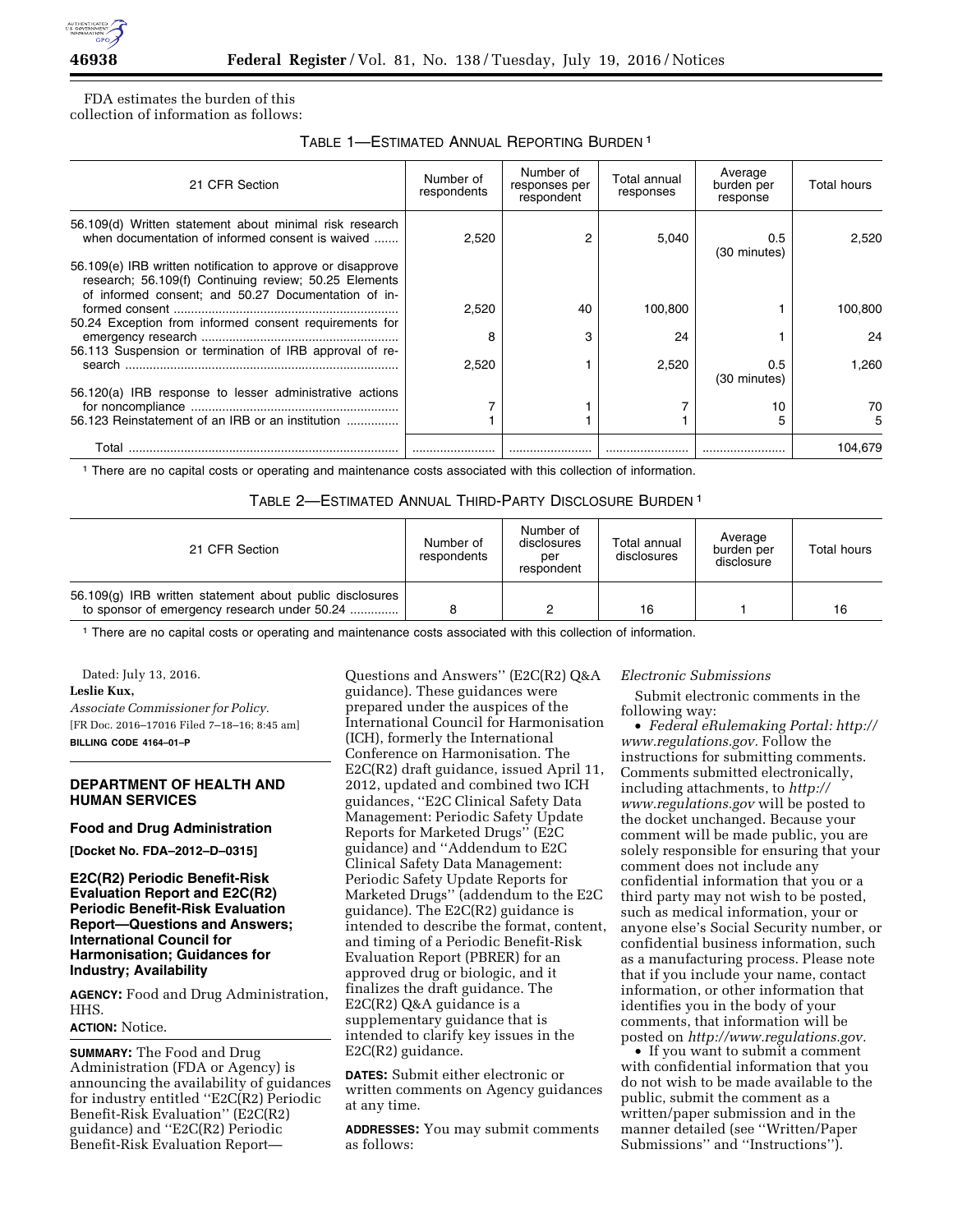### *Written/Paper Submissions*

Submit written/paper submissions as follows:

• *Mail/Hand delivery/Courier (for written/paper submissions):* Division of Dockets Management (HFA–305), Food and Drug Administration, 5630 Fishers Lane, Rm. 1061, Rockville, MD 20852.

• For written/paper comments submitted to the Division of Dockets Management, FDA will post your comment, as well as any attachments, except for information submitted, marked, and identified, as confidential, if submitted as detailed in ''Instructions.''

*Instructions:* All submissions received must include the Docket No. FDA– 2012–D–0315 for ''E2C(R2) Periodic Benefit-Risk Evaluation Report and E2C(R2) Periodic Benefit-Risk Evaluation Report—Questions and Answers; International Council for Harmonisation; Guidances for Industry; Availability.'' Received comments will be placed in the docket and, except for those submitted as ''Confidential Submissions,'' publicly viewable at *<http://www.regulations.gov>* or at the Division of Dockets Management between 9 a.m. and 4 p.m., Monday through Friday.

• Confidential Submissions—To submit a comment with confidential information that you do not wish to be made publicly available, submit your comments only as a written/paper submission. You should submit two copies total. One copy will include the information you claim to be confidential with a heading or cover note that states ''THIS DOCUMENT CONTAINS CONFIDENTIAL INFORMATION.'' The Agency will review this copy, including the claimed confidential information, in its consideration of comments. The second copy, which will have the claimed confidential information redacted/blacked out, will be available for public viewing and posted on *[http://](http://www.regulations.gov)  [www.regulations.gov.](http://www.regulations.gov)* Submit both copies to the Division of Dockets Management. If you do not wish your name and contact information to be made publicly available, you can provide this information on the cover sheet and not in the body of your comments and you must identify this information as ''confidential.'' Any information marked as ''confidential'' will not be disclosed except in accordance with 21 CFR 10.20 and other applicable disclosure law. For more information about FDA's posting of comments to public dockets, see 80 FR 56469, September 18, 2015, or access the information at: *[http://www.fda.gov/](http://www.fda.gov/regulatoryinformation/dockets/default.htm)* 

*[regulatoryinformation/dockets/](http://www.fda.gov/regulatoryinformation/dockets/default.htm) [default.htm.](http://www.fda.gov/regulatoryinformation/dockets/default.htm)* 

*Docket:* For access to the docket to read background documents or the electronic and written/paper comments received, go to *[http://](http://www.regulations.gov) [www.regulations.gov](http://www.regulations.gov)* and insert the docket number, found in brackets in the heading of this document, into the ''Search'' box and follow the prompts and/or go to the Division of Dockets Management, 5630 Fishers Lane, Rm. 1061, Rockville, MD 20852.

Submit written requests for single copies of these guidances to the Division of Drug Information, Center for Drug Evaluation and Research, Food and Drug Administration, 10001 New Hampshire Ave., Hillandale Building, 4th Floor, Silver Spring, MD 20993– 0002, or the Office of Communication, Outreach and Development, Center for Biologics Evaluation and Research (CBER), Food and Drug Administration, 10903 New Hampshire Ave., Bldg. 71, Rm. 3128, Silver Spring, MD 20993– 0002. Send one self-addressed adhesive label to assist that office in processing your requests. The guidances may also be obtained by mail by calling CBER at 1–800–835–4709 or 240–402–8010. See the **SUPPLEMENTARY INFORMATION** section for electronic access to the guidance documents.

#### **FOR FURTHER INFORMATION CONTACT:**

*Regarding the guidance:* Maureen Melvin, Center for Drug Evaluation and Research, Food and Drug Administration, 10903 New Hampshire Ave., Bldg. 22, Rm. 4480, Silver Spring, MD 20993–0002, 301–796–5366; or Stephen Ripley, Center for Biologics Evaluation and Research, Food and Drug Administration, 10903 New Hampshire Ave., Bldg. 71, Rm. 7301, Silver Spring, MD 20993–0002, 240– 402–7911.

*Regarding the ICH:* Amanda Roache, Center for Biologics Evaluation and Research, Food and Drug Administration, 10903 New Hampshire Ave., Bldg. 51, Rm. 1128, Silver Spring, MD 20993–0002, 301–796–4548.

### **SUPPLEMENTARY INFORMATION:**

#### **I. Background**

In recent years, many important initiatives have been undertaken by regulatory authorities and industry associations to promote international harmonization of regulatory requirements. FDA has participated in many meetings designed to enhance harmonization and is committed to seeking scientifically based harmonized technical procedures for pharmaceutical development. One of the goals of harmonization is to identify and then

reduce differences in technical requirements for drug development among regulatory agencies.

ICH was organized to provide an opportunity for harmonization initiatives to be developed with input from both regulatory and industry representatives. FDA also seeks input from consumer representatives and others. ICH is concerned with harmonization of technical requirements for the registration of pharmaceutical products for human use among regulators around the world. The six founding members of the ICH are the European Commission; the European Federation of Pharmaceutical Industries Associations; the Japanese Ministry of Health, Labour, and Welfare; the Japanese Pharmaceutical Manufacturers Association; CDER and CBER, FDA; and the Pharmaceutical Research and Manufacturers of America. The Standing Members of the ICH Association include Health Canada and Swissmedic. Any party eligible as a Member in accordance with the ICH Articles of Association can apply for membership in writing to the ICH Secretariat. The ICH Secretariat, which coordinates the preparation of documentation, operates as an international nonprofit organization and is funded by the Members of the ICH Association.

The ICH Assembly is the overarching body of the Association and includes representatives from each of the ICH members and observers.

In the **Federal Register** of April 11, 2012 (77 FR 21782), FDA published a notice announcing the availability of a draft guidance entitled ''E2C(R2) Periodic Benefit-Risk Evaluation Report.'' The draft E2C(R2) guidance updated and combined the E2C guidance and the addendum to the E2C guidance. The notice gave interested persons an opportunity to submit comments by May 11, 2012.

After consideration of the comments received and revisions to the guidance, a final draft of the guidance was submitted to the ICH Steering Committee and endorsed by the regulatory agencies in November 2012.

The  $E2\tilde{C}(\tilde{R}2)$  guidance provides guidance on the format, content, and timing of a PBRER for an approved drug or biologic, and it finalizes the draft guidance. The PBRER will serve as a common standard for periodic reporting on approved drugs or biologics among the ICH regions. The harmonized PBRER is intended to promote a consistent approach to periodic postmarket safety reporting among the ICH regions and to enhance efficiency by reducing the number of reports